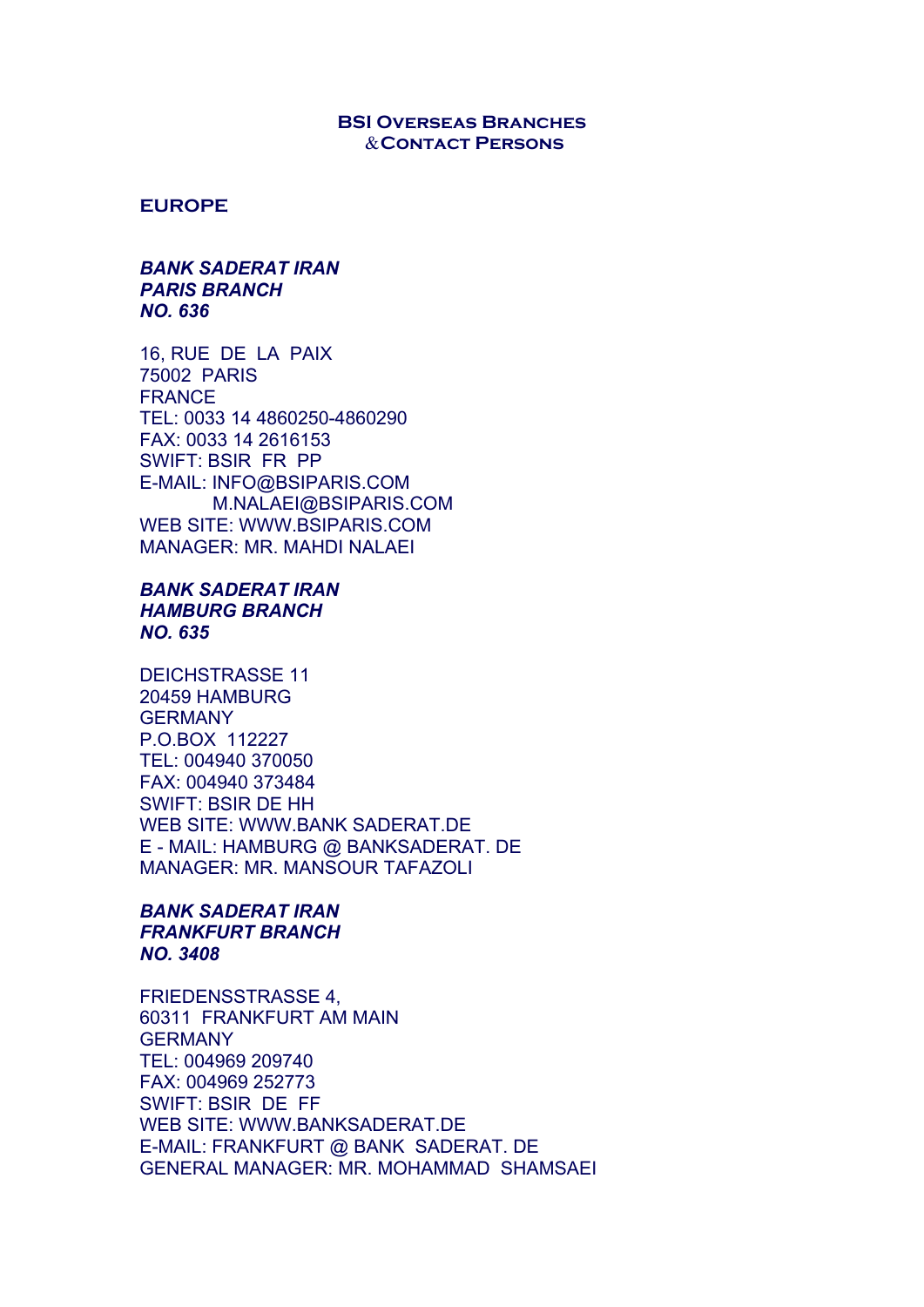# *BANK SADERAT IRAN ATHENS BRANCH NO. 3400*

P.O.BOX 4308, 25-29 VENIZELOU ST. 10564 ATHENS, ATTIKI **GREECE** TEL: 0030210 3249531, 3249577, 3249586 FAX:0030210 3251154 SWIFT: BSIR GR AA E - MAIL: BSI3400 @ OTENET . GR MANAGER: MR. MANOUCHEHR BAKHTIYARI

### **UNITED ARAB EMIRATES (UAE)**

# *BANK SADERAT IRAN REGIONAL OFFICE, DUBAI*

AL-MAKTOUM ROAD P.O.BOX 4182 DEIRA , DUBAI UAE TEL: 009714 6035240 - 6035230 - 6035284 FAX: 009714 2215961 - 2270593 SWIFT: BSIRAEAD WEB SITE: WWW.BANK-SADERAT-IRAN.COM E - MAIL: SADERAT@EMIRATES.NET.AE ASST. REGIONAL MANAGER : MR. ABDOLREZA SHABAHANGI & MR. MOHAMMAD YOUSEFI

### *BANK SADERAT IRAN ALMAKTOUM BRANCH NO. 2624*

AL-MAKTOUM ROAD P.O.BOX 4182 DEIRA, DUBAI UAE TEL: 009714 6035555 - 6035310 FAX: 009714 2234460 SWIFT: BSIRAEAD E - MAIL: SADERAT@EMIRATES.NET.AE CONTACT NAME: MR. MEHRAN ARJANG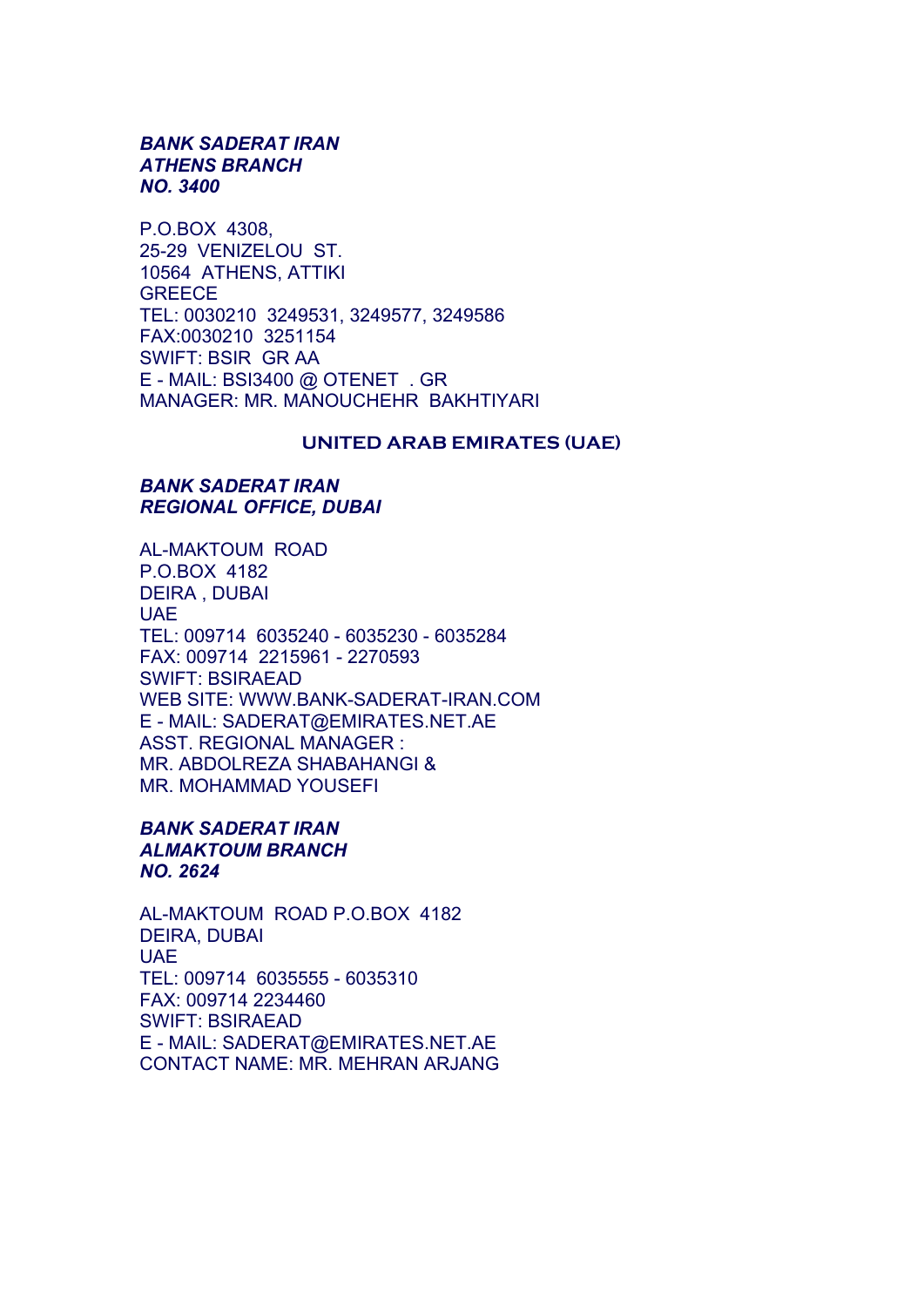# *BANK SADERAT IRAN MURSHID BAZAR BRANCH NO. 2898*

MURSHID BAZAR P.O.BOX 4182 DEIRA, DUBAI **UAE** TEL: 009714 2264805 - 2265834 FAX: 009714 2266543 SWIFT: BSIR AE AD MANAGER: MR. AKBAR ALIVERDI

*BANK SADERAT IRAN BUR DUBAI BRANCH NO . 2533*

AL FAHIDI ROAD P.O.BOX 4182 DUBAI, UAE TEL: 009714 3511110 - 3551332 FAX: 009714 3529415 SWIFT: BSIR AE AD MANAGER: MR. FERDOUS ZOLFAGHARIAN

# *BANK SADERAT IRAN SHAYKH ZAYED BRANCH NO. 4350*

SHAYKH ZAYED ROAD DUBAI, U.A.E. TEL: 009714 3311187 - 3311069 FAX: 009714 3311027 SWIFT: BSIR AE AD MANAGER: MR. SAEED MIRZAIYAN

# *BANK SADERAT IRAN SHARJAH BRANCH NO. 2776*

ALARODA ROAD P.O.BOX 316 SHARJAH, U.A.E TEL: 009716 5682070 FAX: 009716 5680289 SWIFT: BSIR AE AD E - MAIL: SADERAT @ EMIRATES . NET . AE MANAGER: MR. ALI SANJARI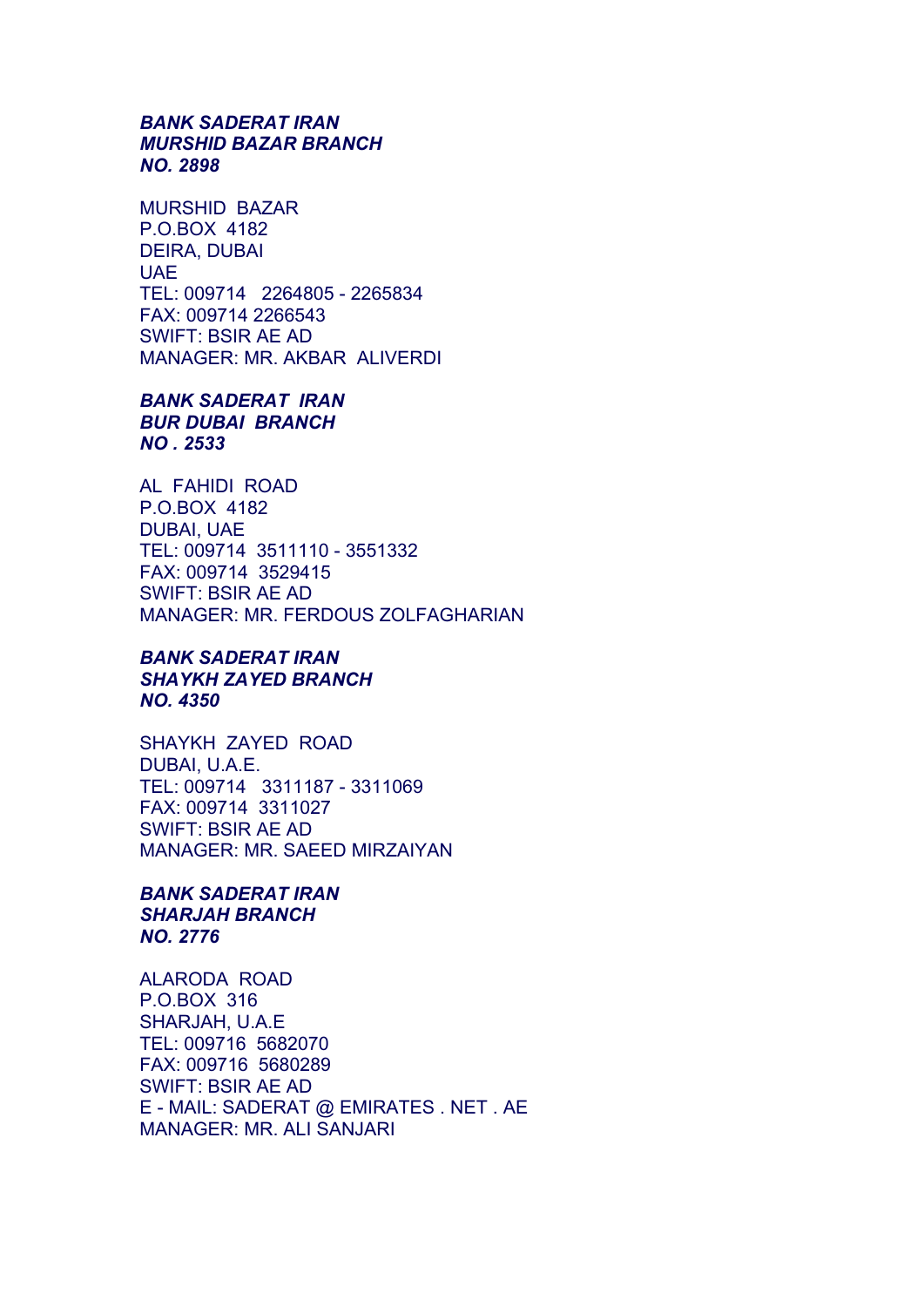### *BANK SADERAT IRAN ABU DHABI BRANCH NO. 2690*

HAMDAN STR . P.O.BOX 700 ABU DHABI, DUBAI TEL: 009712 6225155 - 6222061 FAX: 009712 6225062 SWIFT: BSIR AE AD CONTACT NAME: MR. ALI ABASTEH

### *BANK SADERAT IRAN AJMAN BRANCH NO. 2900*

LIWARA STR . P.O.BOX 16 AJMAN, DUBAI TEL: 009716 7422232 - 7422460 FAX: 009716 7426190 SWIFT: BSIR AE AD ASST. MANAGER: MR. MOHSEN ASSARZADEH

#### *BANK SADERAT IRAN AL EIN BRANCH NO. 1741*

AL AIN ROAD P.O.BOX 1140 AL EIN, ABU DHABI, U.A.E TEL: 009713 7641557 - 7510200 FAX:009713 7668875 SWIFT: BSIR AE AD CONTACT NAME: MR. JASEM KHALIFI

# **MIDDLE EAST & CENTRAL ASIA**

# *BANK SADERAT IRAN DOHA MAIN BRANCH NO. 2623 ]*  GRAND HAMAD AVE, P.O.BOX 2256 DOHA - QATAR TEL: 00974 4414646 FAX: 00974 4430121 SWIFT: BSIR QA QA E - MAIL: BSIIRAN@QATAR.NET.QA MANAGER: MR. HOSSEIN BOORGHANI FARAHANI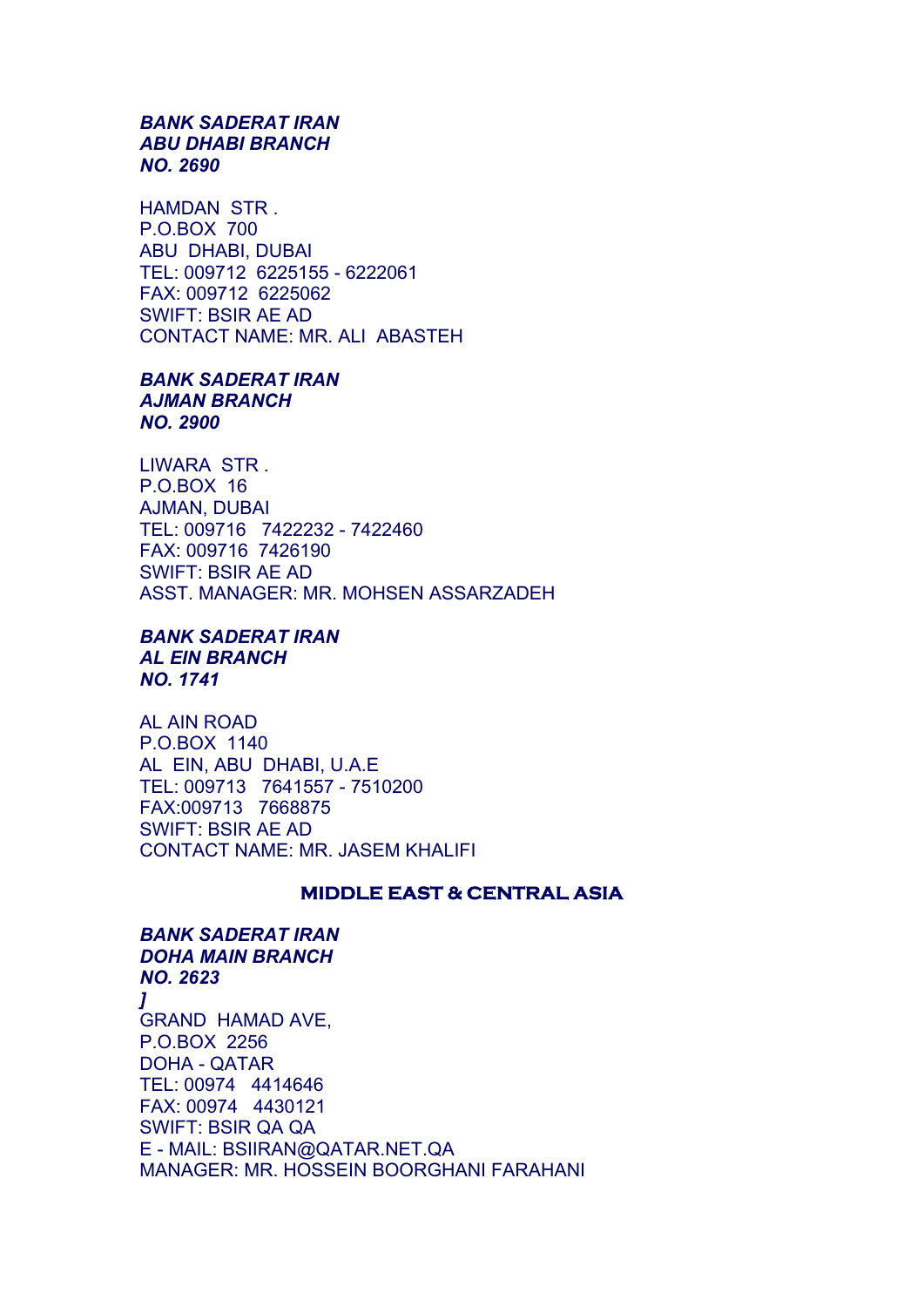### *BANK SADERAT IRAN DOHA BRANCH NO. 4557*

SALWA ROAD, P.O.BOX 4425 DOHA - QATAR TEL: 00974 4510044-4510033 FAX: 00974 4456054 SWIFT: BSIR QA QA CONTACT NAME: MR. HOSSEIN BOORGHANI FARAHANI

*BANK SADERAT IRAN MUSCAT BRANCH NO. 3409* 

P.O.BOX 1269 112 RUWI SULTANATE OF OMAN TEL: 00968 24833923, 24831669, 24832006 FAX: 00968 24836478 SWIFT: BSIROMRX E - MAIL: BSIMCT@OMANTEL.NET.OM MANAGER: MR. HOSSEIN PARTOVI

# *BANK SADERAT IRAN REGIONAL OFFICE, BEIRUT*

3RD FLOOR- MTECO CENTER -MAR ELIAS FACING AL HELLOW BARRACK P.O.BOX 5126 BEIRUT, LEBANON TEL: 00961 1 706910-14 FAX: 00961 1 706915 MANAGER TEL: 00961 1 706914 SWIFT: BSIR LB BE E - MAIL: SADERAT@CYBERIA.NET.LB REGIONAL MANAGER: MR. MOHAMMAD REZA ESTILI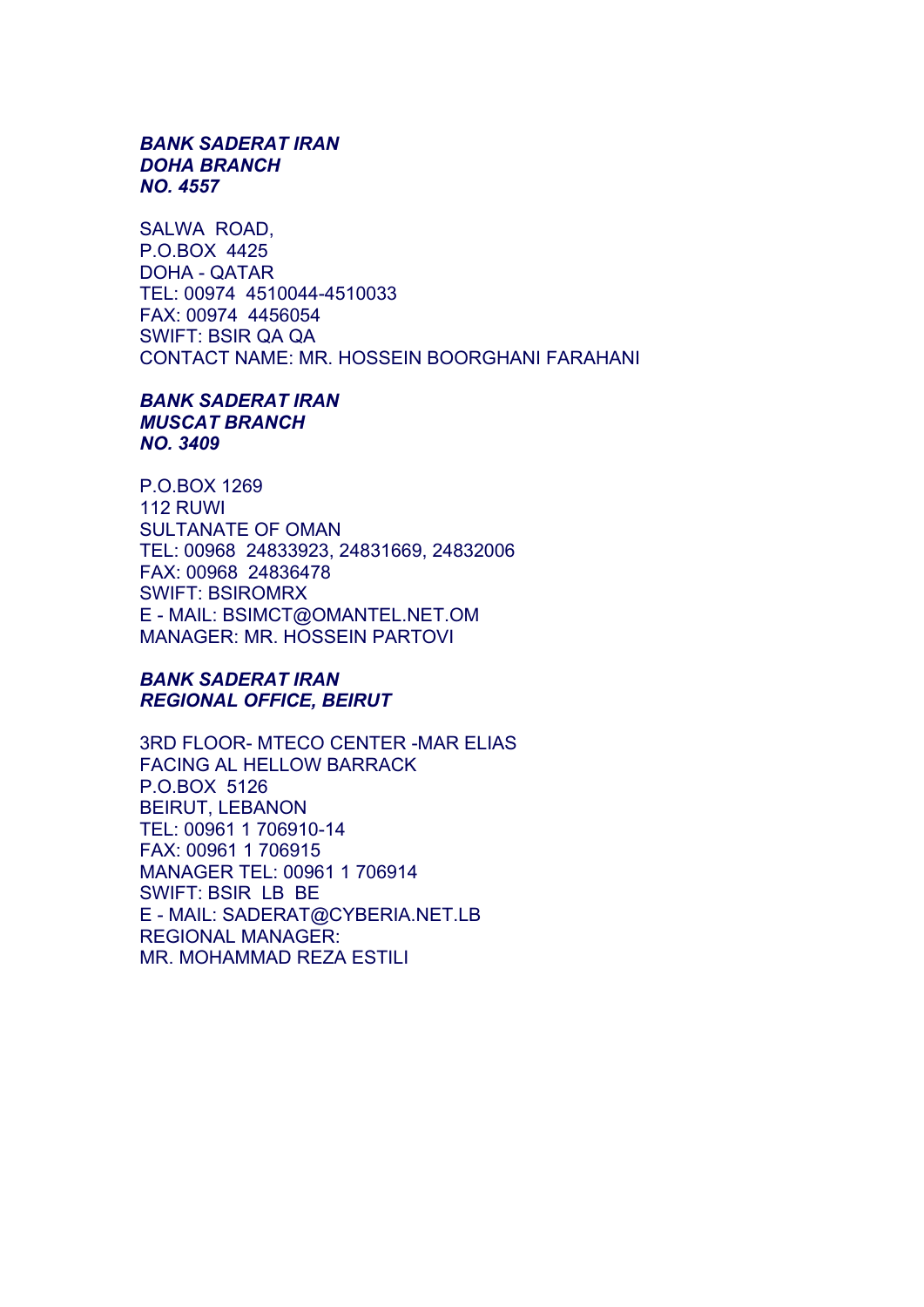# *BANK SADERAT IRAN BEIRUT MAIN BRANCH NO: 637*

1ST FLOOR, - ROSE BLDG. - VERDUN STREET P.O.BOX 5126 ( BEIRUT ) P.O.BOX 6717 ( HAMRA ) BEIRUT,LEBANON TEL: 00961 1 341067,347924,347936 FAX: 00961 1 341067 EXT: 5 SWIFT: BSIR LB BE E - MAIL: SADERAT@CYBERIA.NET.LB MANAGER: Mr. MAHDI TADI

# *BANK SADERAT IRAN ALGHOBEIRY BRANCH NO. 3528*

1ST FLOOR, JAWHARA BLDG. ABDALLAH EL HAJJE ST., GHOBEIRY BLVD. GHOBEIRY - LEBANON TEL: 00961 1 542575, 542417, 542763 FAX: 00961 1 542765 SWIFT: BSIR LB BE E - MAIL: SADERAT@CYBERIA.NET.LB CONTACT NAME: MR. MAKKI MOLAEE

# *BANK SADERAT IRAN BAALBACK BRANCH NO. 3418*

RAS ELAIN ST. NEXT TO THE POST OFFICE, BAALBACK - LEBANON TEL: 00961 8 371841 , 373857-8 FAX: 00961 8 373857 EXT: 116 SWIFT: BSIR LB BE E-MAIL: SADERAT@CYBERIA.NET.LB CONTACT NAME: MR. MAHDI KHALIFEH ARANI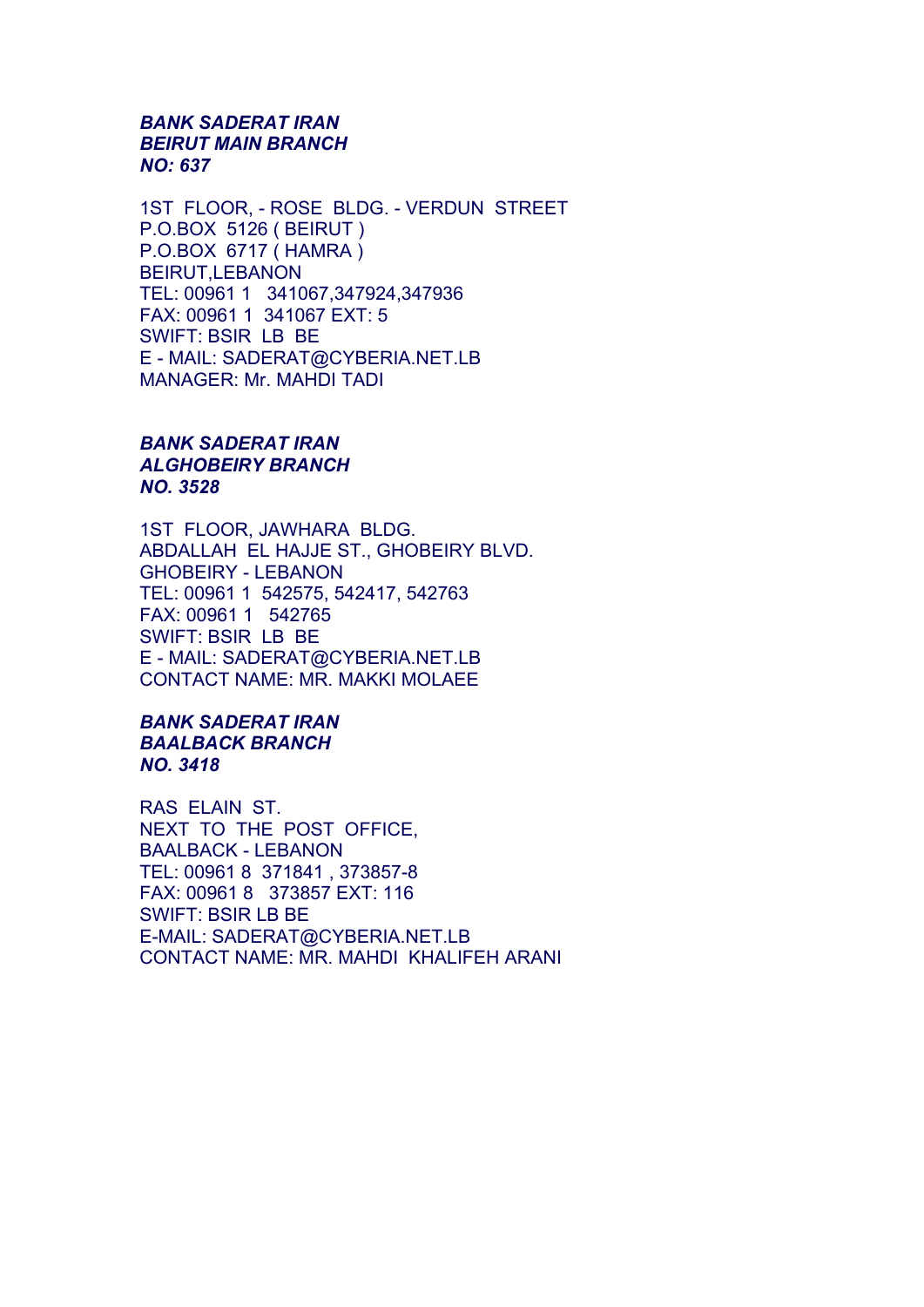# *BANK SADERAT IRAN BORJ AL BARAJNEH BRANCH NO. 4280*

AL HOLOM BLDG., MAIN ROAD, KAFAAT CROSS ROAD, MREYJEH, MAMOURA LEBANON TEL: 00961 1 471201-2 FAX: 00961 1 471200 EXT: 26 SWIFT: BSIR LB BE E - MAIL: SADERAT@CYBERIA.NET.LB ASST. MANAGER: MR. MOHAMMAD REZA SAHEBKARI

# *BANK SADERAT IRAN SAIDA BRANCH NO. 4338*

RIAD ELSOLOH ST., MARTYRS SQ. SAIDA - LEBANON TEL: 00961 7 753835-753837 FAX: 00961 7 753836 SWIFT: BSIR LB BE E-MAIL: SADERAT@CYBERIA.NET.LB CONTACT NAME: MR. MOHAMMAD JAFAR NAVAEE LAVASANI

# *BANK SADERAT IRAN ASHKHABAD BRANCH NO. 3260*

BUILDING 181-A MAKHTOOMGHOLI AVE. ASHKHABAD - TURKMENISTAN TEL: 0099 312 346767- 343744 FAX: 0099 312 342070 E-MAIL: SADERAT@ONLINE.TM MANAGER: MR. RASOUL SALEHI OSKOUI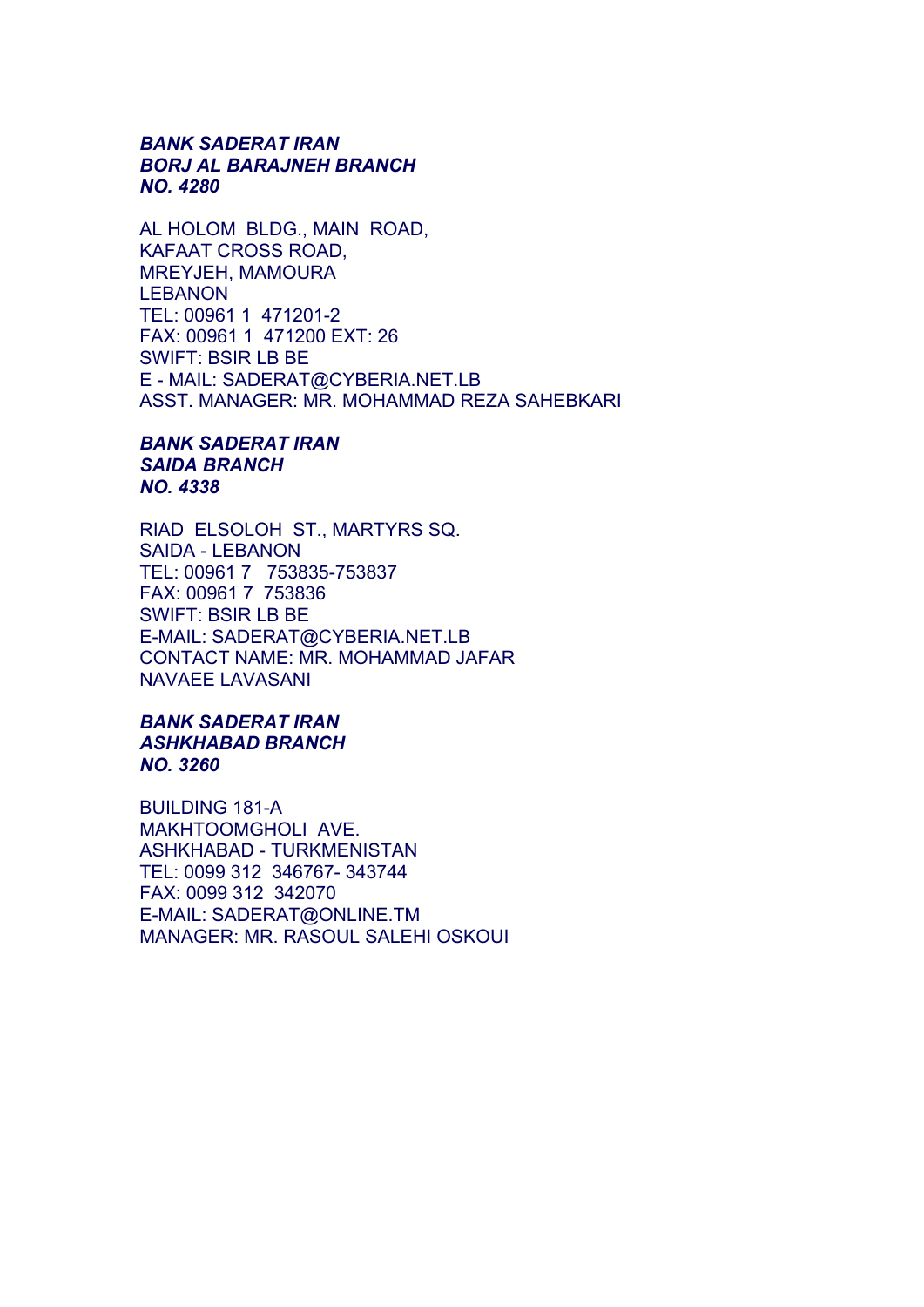#### **SUBSIDIARIES**

# *BANK SADERAT PLC NO. 634*

5 LOTHBURY LONDON EC2R 7HD UK TEL: 0044 20 76000133 FAX: 0044 20 77963216 SWIFT: BSPLGB2L E - MAIL: ENQUIRIES@SADERAT-PLC.COM MANAGING DIRECTOR: MR. SHAHROKH IRANZAD

*BANK SADERAT IRAN TASHKENT NO. 4223* 

NO. 10, ANTOOAN CHEKHOF STR . **TASHKENT UZBEKISTAN** TEL: 0099871 1401650-52 FAX: 0099871 1401654 TELEX: 116134 BSITA UZ WEB SITE: WWW.SADERBANK.UZ E- MAIL: BSIUZB@BCC.COM.UZ MANAGING DIRECTOR: MR. SADEGH KAFSHDAR TOUSI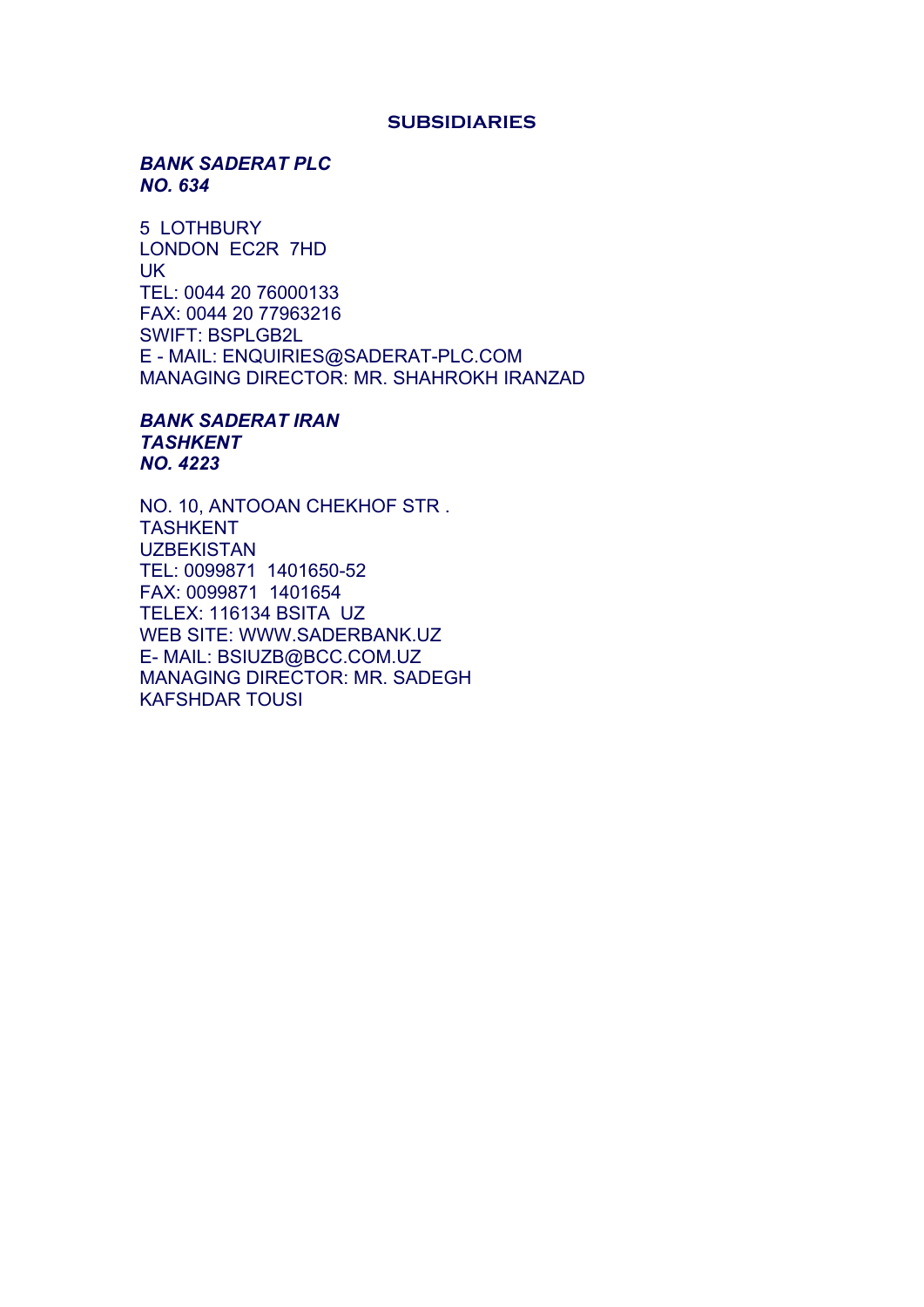### **JOINT VENTURE**

### *FUTURE BANK B.S.C ( C ) JOINT VENTURE*

P.O.BOX : 785 CITY CENTRE BLDG.199, ROAD 203,BLOCK 304, GOVERNMENT AVE., MANAMA KINGDOM OF BAHRAIN TEL: 00973 17 505015-16, 505000 FAX: 00973 17 224402 SWIFT: FUBBBHBM WEB SITE: WWW.FUTUREBANK.COM.BH E-MAIL: FUTUREBK@BATELCO.COM.BH CHIEF EXECUTIVE OFFICER: DR.V. SEIF

# *ARIAN BANK JOINT VENTURE HEAD OFFICE AND MAIN BRANCH*

NO. 56, OPPOSITE OF SECURITY DEPARTMENT TORABOZ KHAN ST. KABUL, AFGHANISTAN TEL: 00930 20 2203994 - 7 FAX: 00930 20 2204010 E- MAIL: FMOSHGY@YAHOO.COM SWIFT: AFABAFKA MANAGING DIRECTOR: MR. HASSAN BAHADORI MANAGER: MR. ALIREZA RAVAGHI

# *ARIAN BANK JOINT VENTURE HARAT BRANCH*

GROUND FLOOR BUSINESS ROOM BUILDING BANKE KHOON ROAD HARAT - AFGHANISTAN TEL: 00930 40 222712 FAX: 00930 40 226261 SWIFT: AFABAFKA MANAGER: MR. MOHAMMAD HASSAN FALLAH MOGHADDAM